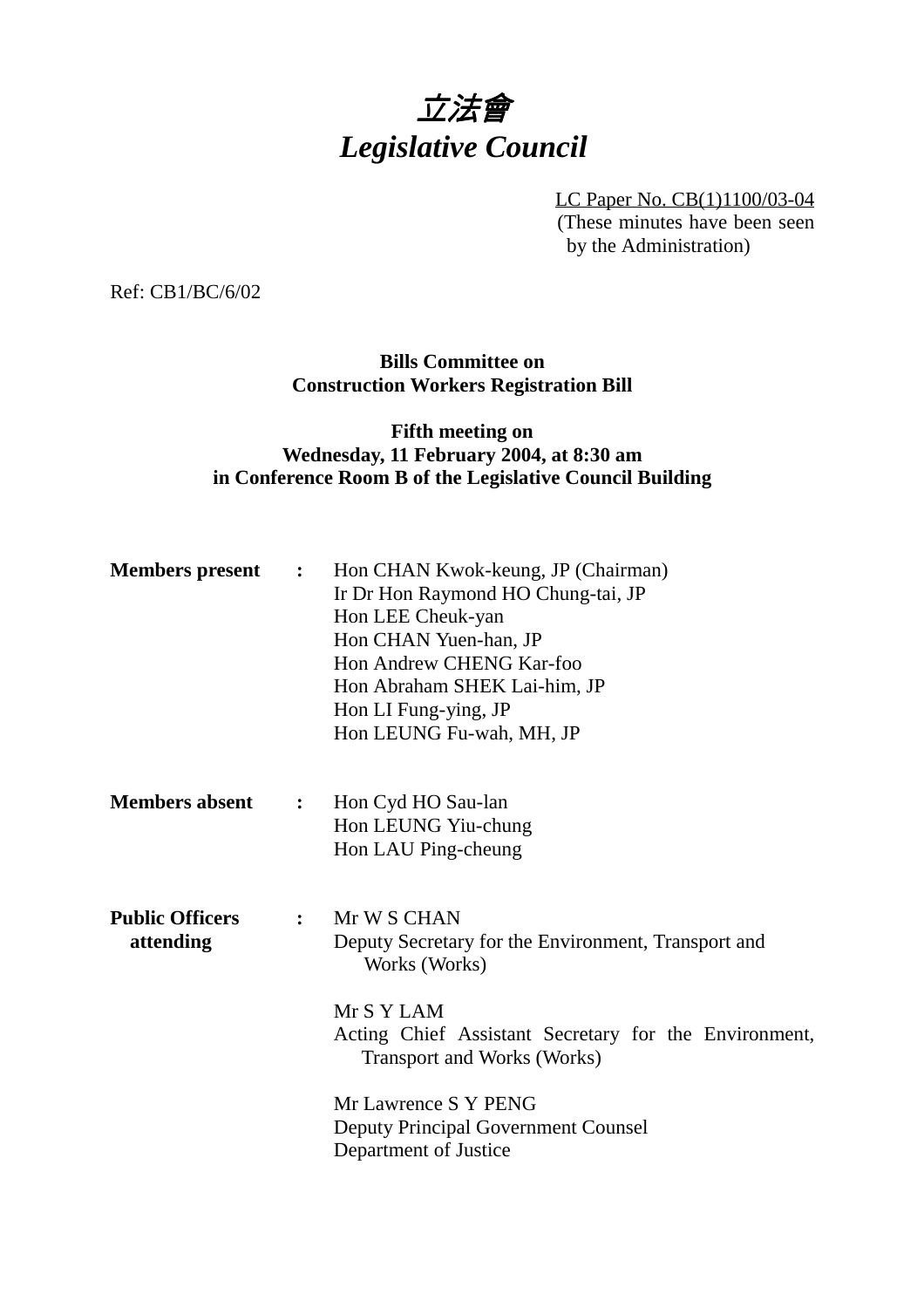|                                                           | Ms Selina LAU<br>Government Counsel<br>Department of Justice |
|-----------------------------------------------------------|--------------------------------------------------------------|
| <b>Clerk in attendance :</b>                              | Mr Andy LAU<br>Chief Council Secretary (1)2                  |
| <b>Staff in attendance</b><br>$\mathcal{L} = \mathcal{L}$ | Miss Monna LAI<br><b>Assistant Legal Adviser 7</b>           |
|                                                           | Ms Alice AU<br>Senior Council Secretary (1)5                 |

#### Action

 $\overline{a}$ 

| Confirmation of minutes of meeting and matters arising |                                                                                |  |  |  |
|--------------------------------------------------------|--------------------------------------------------------------------------------|--|--|--|
|                                                        | (LC Paper No. $CB(1)903/03-04$ - Minutes of meeting held on 5 January<br>2004) |  |  |  |

1. The minutes of meeting held on 5 January 2004 were confirmed.

| <b>Meeting with the Administration</b> |                 |                                    |
|----------------------------------------|-----------------|------------------------------------|
| (LC Paper No. $CB(1)904/03-04(01)$     | $\frac{1}{2}$ . | The Administration's response to   |
|                                        |                 | matters raised by the Bills        |
|                                        |                 | Committee at the fourth meeting on |
|                                        |                 | 5 January 2004;                    |
| LC Paper No. $CB(3)464/02-03$          |                 | - The Bill;                        |
| LC Paper No. $CB(1)1805/02-03(01)$ -   |                 | Letter dated 21 May 2003 from      |
|                                        |                 | Assistant Legal Adviser to the     |
|                                        |                 | Administration; and                |
| LC Paper No. $CB(1)1805/02-03(02)$ -   |                 | The Administration's reply dated   |
|                                        |                 | 27 May 2003 to the Assistant Legal |
|                                        |                 | Adviser)                           |

2. The Bills Committee deliberated and proceeded to clause-by-clause examination of the Bill (index of proceedings attached at **Annex A**).

3. The Chairman recapped that at the last Bills Committee meeting held on 5 January 2004, members were informed that further consultation had been held with the major stakeholders of the construction industry on the qualifying period for senior workers. While there were still divergent views between trade associations and workers unions, the Administration's present proposal was to adopt a qualifying period of eight years for senior workers to be registered as "skilled workers (transitional)". The Bills Committee noted the Administration's intention to provide the relevant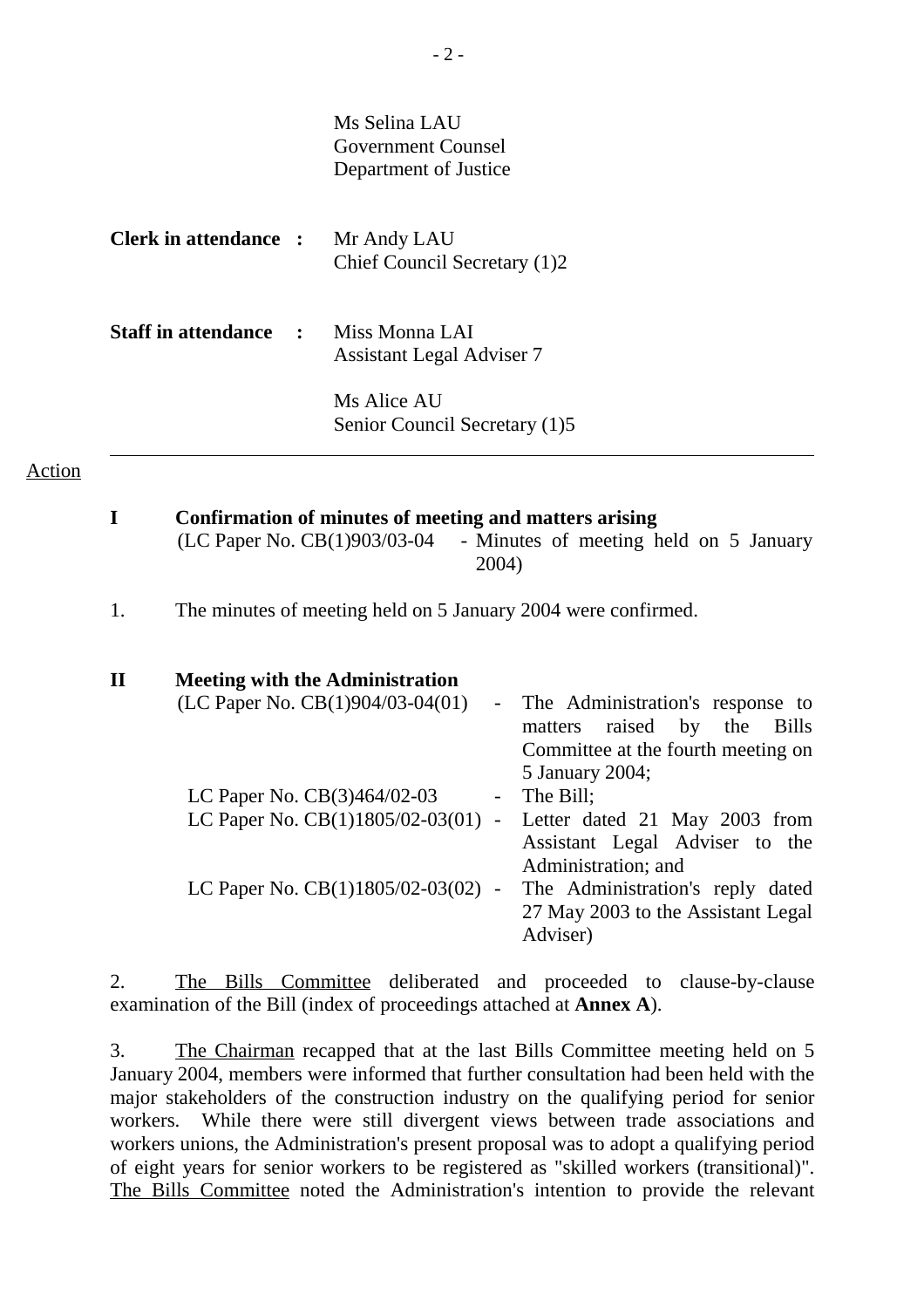Committee Stage amendments for members' consideration.

# **III Any other business**

4. Members agreed that the next meeting would be held on 1 March 2004, at 8:30 am, to continue clause-by-clause examination of the Bill.

5. There being no other business, the meeting ended at 10:25 am.

Council Business Division 1 Legislative Council Secretariat 25 February 2004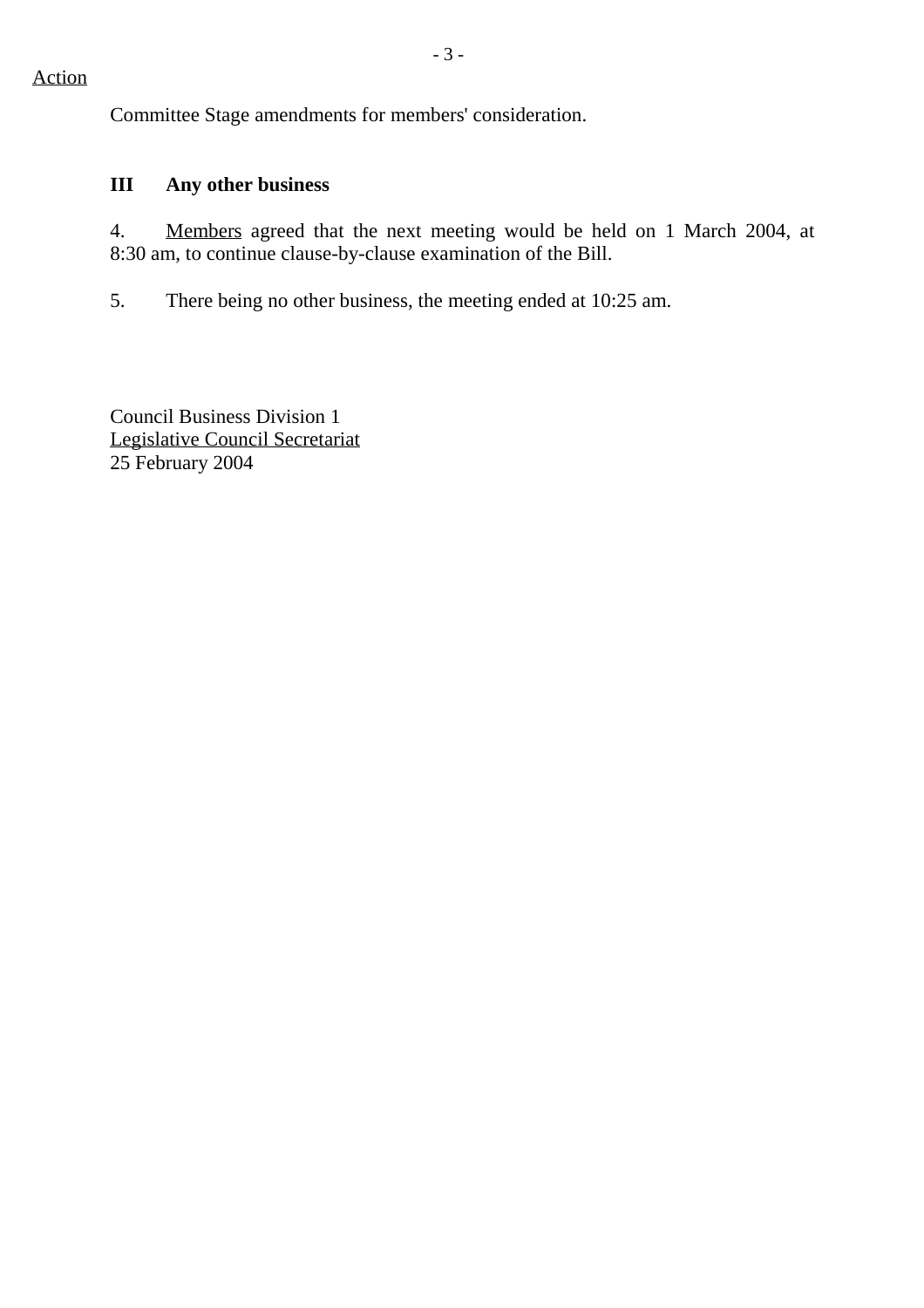### **Proceedings of the fifth meeting of the Bills Committee on Construction Workers Registration Bill Wednesday, 11 February 2004, at 8:30 am in Conference Room B of the Legislative Council Building**

| <b>Time</b><br><b>Speaker</b><br><b>Marker</b>                         |                                                                          | Subject(s)                                                                                                                                                                                                                                                                                                                                                                                                                                                                                                                                                                                                                                                                                                                                                                                                                                                                        | <b>Action</b><br>required            |  |  |
|------------------------------------------------------------------------|--------------------------------------------------------------------------|-----------------------------------------------------------------------------------------------------------------------------------------------------------------------------------------------------------------------------------------------------------------------------------------------------------------------------------------------------------------------------------------------------------------------------------------------------------------------------------------------------------------------------------------------------------------------------------------------------------------------------------------------------------------------------------------------------------------------------------------------------------------------------------------------------------------------------------------------------------------------------------|--------------------------------------|--|--|
| Agenda Item I – Confirmation of minutes of meeting and matters arising |                                                                          |                                                                                                                                                                                                                                                                                                                                                                                                                                                                                                                                                                                                                                                                                                                                                                                                                                                                                   |                                      |  |  |
| $000000 - 000208$<br>Chairman                                          |                                                                          | - Confirmation of minutes of the<br>meeting held on 5 January 2004<br>[LC Paper No. CB(1)903/03-04]                                                                                                                                                                                                                                                                                                                                                                                                                                                                                                                                                                                                                                                                                                                                                                               |                                      |  |  |
|                                                                        | Agenda Item II - Meeting with the Administration                         |                                                                                                                                                                                                                                                                                                                                                                                                                                                                                                                                                                                                                                                                                                                                                                                                                                                                                   |                                      |  |  |
| 000209-002107                                                          | Chairman<br>Administration<br>ALA7<br>Mr LEUNG Fu-wah<br>Mr Abraham SHEK | - Recap of the development of the<br>issue on qualifying period of senior<br>workers to be registered as "skilled<br>workers (transitional)" at the last<br>Committee<br><b>Bills</b><br>meeting<br>and<br>Administration's intention to provide<br>relevant Committee<br>Stage<br>the<br>amendments (CSAs) for members'<br>consideration<br>- Administration's response to matters<br>raised by members at the last Bills<br>Committee meeting in respect of:<br>appointment of members to the<br>(a)<br>Construction<br>Workers<br>Registration Authority; and<br>(b) procedure for amending the rate<br>of levy<br>[LC Paper No. CB(1)904/03-04(01)]<br>- General principles and guidelines for<br>determining whether members of<br>statutory boards and committees<br>should be appointed by the Chief<br>Executive<br>responsible<br><b>or</b><br>the<br>Director of Bureau | Administration<br>to<br>provide CSAs |  |  |
| 002108-002228                                                          | Chairman<br>Administration<br>ALA7                                       | Clause-by-clause examination of the<br>Bill for both the Chinese and English<br>versions of the text<br>[LC Paper Nos. $CB(3)464/02-03;$<br>$CB(1)1805/02-03(01)$ and $(02)$ ]<br>Long title<br>Clause 1 - Commencement<br>Administration's intention to bring<br>different parts of the Bill, if enacted,<br>into operation upon gazettal<br>of<br>relevant commencement notices by the<br>Secretary<br>for<br>Environment,<br>the<br><b>Transport and Works</b>                                                                                                                                                                                                                                                                                                                                                                                                                 |                                      |  |  |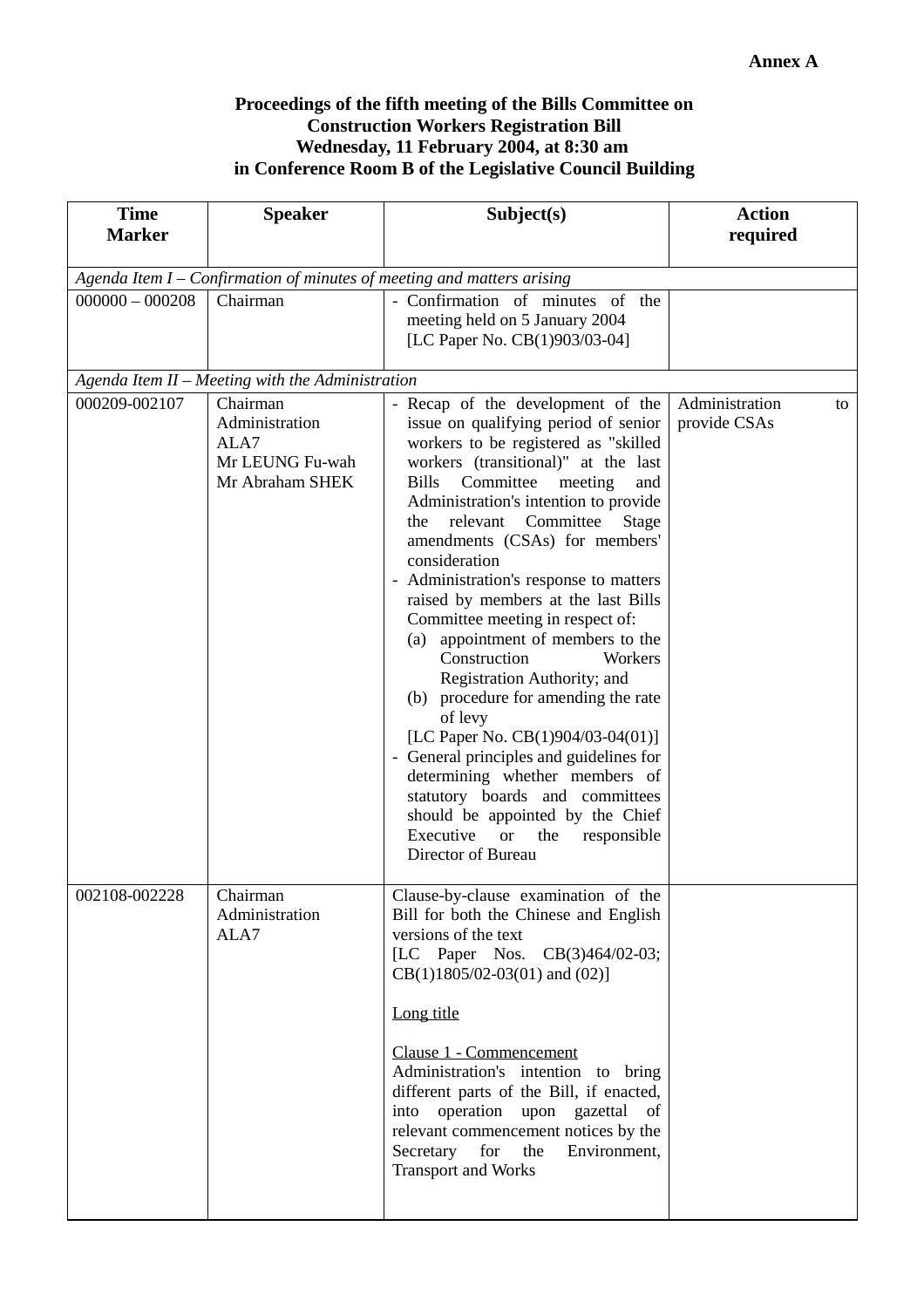| <b>Time</b>   | <b>Speaker</b><br>Subject(s)                                              |                                                                                                                                                                                                                                                                                                                                                                                                                                                                                                                                                                                                                                                                                                                                                                                                                                                                                                                                                                                                                                                                                                                                                                                                                                                                                                                                                                                                                                                                                                                                                                                                                                                                                                                                                                                                                                                                                                                                  | <b>Action</b>                     |
|---------------|---------------------------------------------------------------------------|----------------------------------------------------------------------------------------------------------------------------------------------------------------------------------------------------------------------------------------------------------------------------------------------------------------------------------------------------------------------------------------------------------------------------------------------------------------------------------------------------------------------------------------------------------------------------------------------------------------------------------------------------------------------------------------------------------------------------------------------------------------------------------------------------------------------------------------------------------------------------------------------------------------------------------------------------------------------------------------------------------------------------------------------------------------------------------------------------------------------------------------------------------------------------------------------------------------------------------------------------------------------------------------------------------------------------------------------------------------------------------------------------------------------------------------------------------------------------------------------------------------------------------------------------------------------------------------------------------------------------------------------------------------------------------------------------------------------------------------------------------------------------------------------------------------------------------------------------------------------------------------------------------------------------------|-----------------------------------|
| <b>Marker</b> |                                                                           |                                                                                                                                                                                                                                                                                                                                                                                                                                                                                                                                                                                                                                                                                                                                                                                                                                                                                                                                                                                                                                                                                                                                                                                                                                                                                                                                                                                                                                                                                                                                                                                                                                                                                                                                                                                                                                                                                                                                  | required                          |
| 002229-004051 | Administration<br>ALA7<br>Chairman<br>Mr LEUNG Fu-wah<br>Ir Dr Raymond HO | Clause 2 - Proposed definition<br>of<br>"construction work" and "construction<br>site"<br>(a) Scope of "construction work"<br>intended to be regulated under the<br><b>Broadly</b><br>Bill.<br>speaking,<br>decorative and minor maintenance<br>works involving no structural<br>changes and/or services would not<br>be covered, except for those<br>maintenance works carried out<br>under a term contract in relation to<br>a public body or a specified body.<br>(b) Ir Dr Raymond HO's view that<br>taking into account the increasing<br>public expectation on construction<br>safety, the scope of the proposed<br>registration system might need to<br>be expanded to align with<br>Administration's other on-going<br>initiatives (e.g. the registration<br>system for subcontractors and the<br>proposal to strengthen the control<br>over window installation works) so<br>as to improve the standards of the<br>construction industry<br>(c) Administration's plan<br>was<br>to<br>consider expanding the registration<br>other<br>construction<br>cover<br>to.<br>personnel including decorative and<br>minor maintenance workers, after<br>reviewing the experience from the<br>operation<br>proposed<br>of<br>the<br>registration system and conducting<br>further<br>consultation<br>in<br>the<br>community<br>(d) Different<br>meanings<br>of<br>"construction work" (as defined in<br>clause 2 for the general purpose of<br>the Bill) and "construction works"<br>(in relation to levy under Part 4 of<br>the Bill which made reference to<br>various provisions of the Industrial<br>Training (Construction Industry)<br>Ordinance (Cap. 317))<br>(e) Administration to keep in view the<br>need to amend the definition of<br>"construction works" under Part 4<br>of the Bill taking into account the<br>forthcoming Construction Industry<br>Council Bill which sought to, inter<br>alia, repeal Cap. 317 | Administration to keep<br>in view |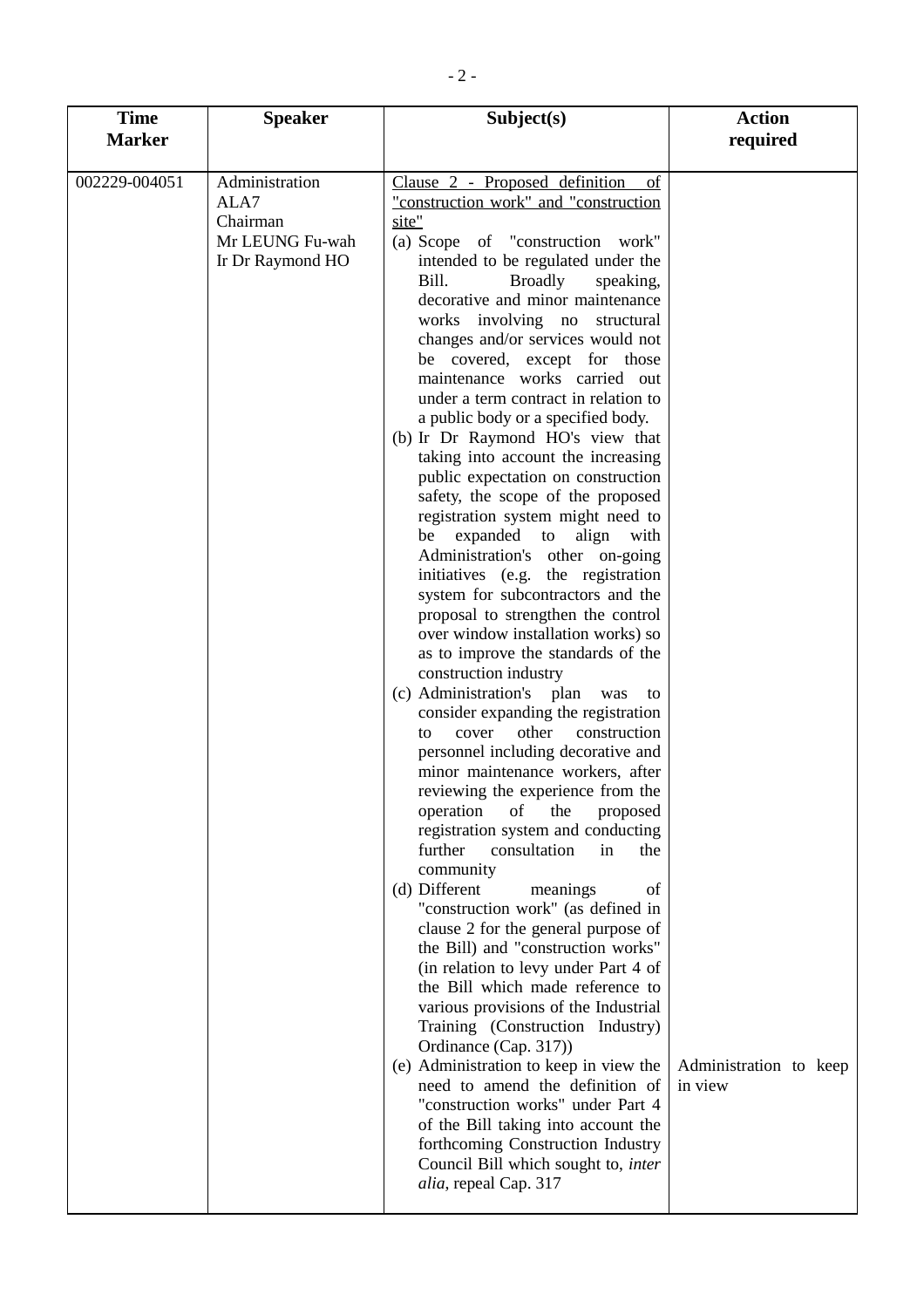| <b>Time</b>   | <b>Speaker</b>                                                            | Subject(s)                                                                                                                                                                                                                                                                                                                                                                                                                                                                                                                                                                                                                                                                                                                                                                                                                                                                                                                                                                                                                                                                                                                                                                                                                                                                                                                                                                                                                                                                                                                                                                                                                                                                                              |                                      |
|---------------|---------------------------------------------------------------------------|---------------------------------------------------------------------------------------------------------------------------------------------------------------------------------------------------------------------------------------------------------------------------------------------------------------------------------------------------------------------------------------------------------------------------------------------------------------------------------------------------------------------------------------------------------------------------------------------------------------------------------------------------------------------------------------------------------------------------------------------------------------------------------------------------------------------------------------------------------------------------------------------------------------------------------------------------------------------------------------------------------------------------------------------------------------------------------------------------------------------------------------------------------------------------------------------------------------------------------------------------------------------------------------------------------------------------------------------------------------------------------------------------------------------------------------------------------------------------------------------------------------------------------------------------------------------------------------------------------------------------------------------------------------------------------------------------------|--------------------------------------|
| <b>Marker</b> |                                                                           |                                                                                                                                                                                                                                                                                                                                                                                                                                                                                                                                                                                                                                                                                                                                                                                                                                                                                                                                                                                                                                                                                                                                                                                                                                                                                                                                                                                                                                                                                                                                                                                                                                                                                                         | required                             |
| 004052-004324 | Administration<br>Chairman<br>ALA7<br>Mr LEUNG Fu-wah                     | Clause 2 - Proposed definition of<br>"subcontractors"<br>Administration to move CSAs<br>to<br>the<br>definition<br>of<br>amend<br>"subcontractors" so that all layers of<br>subcontractors would be covered                                                                                                                                                                                                                                                                                                                                                                                                                                                                                                                                                                                                                                                                                                                                                                                                                                                                                                                                                                                                                                                                                                                                                                                                                                                                                                                                                                                                                                                                                             | Administration<br>to<br>provide CSAs |
| 004325-010945 | Administration<br>Chairman<br>ALA7<br>Mr LEUNG Fu-wah<br>Mr LEE Cheuk-yan | 3 - Prohibitions<br>Clause<br>against<br>unregistered workers<br>(a) Administration's intention to bring<br>this Part of the Bill into operation<br>at least one year after its enactment<br>(b) Different categories of registered<br>skilled workers (to be further<br>considered in relation to Part 5 of<br>the Bill)<br>(c) Requirements and offences relating<br>to registration cards, as well as<br>safeguards against abusive use of<br>registration cards (to be further<br>considered in relation to clauses 45<br>and $46$ )<br>(d) Administration's proposal to accept<br>and process, within eight months'<br>after the enactment of clause 3,<br>applications<br>of<br>construction<br>workers for registration under the<br>exemption<br>arrangement<br>as<br>"registered<br>skilled<br>workers<br>(transitional)".<br>According<br>to<br>agreement reached with workers'<br>applications<br>unions,<br>for<br>registration will be accepted by<br>four stages according to the month<br>of birth of qualified persons. A<br>further period of two to three<br>months would be allowed for<br>registration after the lapse of the<br>initial registration period.<br>(e) Members' concerns about the ways<br>to facilitate the registration of<br>workers in respect of the phasing<br>of registration, the launching of<br>publicity and the process for<br>handling late applications<br>(f) Administration's assurance that if<br>the registration requirement was to<br>be extended to cover other<br>construction personnel (such as<br>workers engaging in decorative<br>works) at a later stage, a separate<br>exercise with new registration<br>arrangements would be conducted |                                      |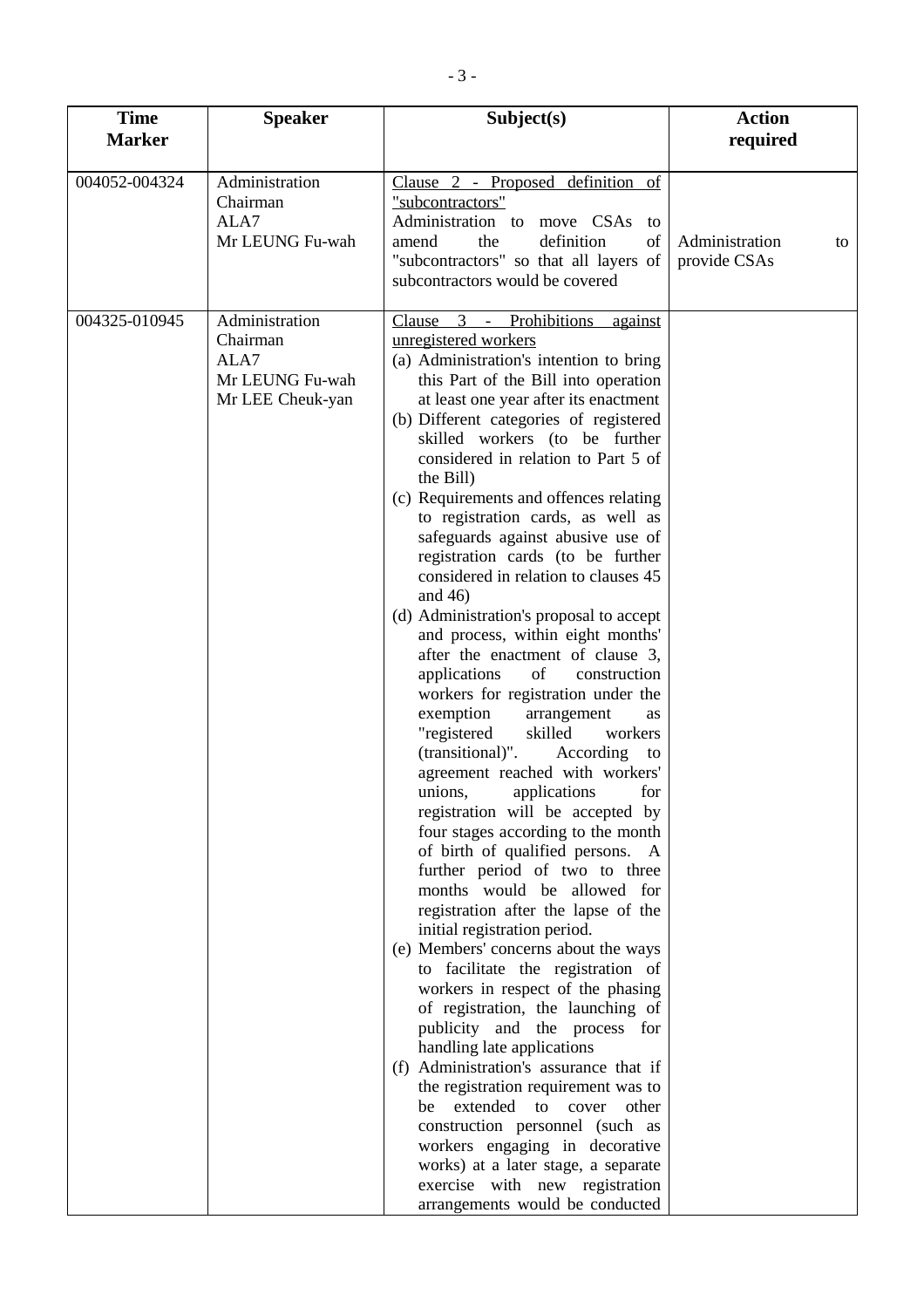| <b>Time</b><br><b>Marker</b> | <b>Speaker</b>                                                           | Subject(s)                                                                                                                                                                                                                                                                                                                                                                                                                                                                                                                                                                                                                                                                                                                                                                                                                                                                                                                                                                                                                                                                                                                                                                                                                                                                                                                                                                 |  |
|------------------------------|--------------------------------------------------------------------------|----------------------------------------------------------------------------------------------------------------------------------------------------------------------------------------------------------------------------------------------------------------------------------------------------------------------------------------------------------------------------------------------------------------------------------------------------------------------------------------------------------------------------------------------------------------------------------------------------------------------------------------------------------------------------------------------------------------------------------------------------------------------------------------------------------------------------------------------------------------------------------------------------------------------------------------------------------------------------------------------------------------------------------------------------------------------------------------------------------------------------------------------------------------------------------------------------------------------------------------------------------------------------------------------------------------------------------------------------------------------------|--|
|                              |                                                                          | after full consultation with major<br>stakeholders of the construction<br>industry                                                                                                                                                                                                                                                                                                                                                                                                                                                                                                                                                                                                                                                                                                                                                                                                                                                                                                                                                                                                                                                                                                                                                                                                                                                                                         |  |
| 010946-012419                | Ms LI Fung-ying<br>Administration<br>Chairman<br>Mr LEUNG Fu-wah<br>ALA7 | Clause 3 - Scope of registration<br>(a) Members' concern that by adopting<br>a piece-meal approach to regulate<br>only those workers on construction<br>sites, the Bill would fail to achieve<br>the desired objective of improving<br>the standards of the construction<br>They opined that the<br>industry.<br>proposed<br>registration<br>system<br>should be considered in the context<br>of Administration's other on-going<br>and planned legislation initiatives<br>to improve the standards of the<br>construction industry.<br>(b) Administration's explanation that<br>as the first step, the proposed<br>registration system sought<br>to<br>formalize the existing licensing<br>requirements for various trades of<br>the construction industry. As the<br>next step, Administration's plan<br>was to consider expanding the<br>registration<br>cover<br>to<br>other<br>construction personnel including<br>decorative and minor maintenance<br>workers.<br>(c) Administration's explanation that<br>for lift workers whose names were<br>found in the list of competent<br>workers<br>endorsed<br>by<br>the<br>Regulating Authority, they would<br>be qualified for registration in the<br>trade.<br>Such workers would be<br>required to be registered in their<br>personal capacity if they were to<br>carry out construction work on<br>construction site. |  |
| 012420-013248                | Mr LEE Cheuk-yan<br>Administration<br>Chairman<br>ALA7                   | 3<br>Clause<br>Implementation<br><u>of</u><br>prohibitions<br>(a) Specific<br>cut-off<br>date<br>in<br>the<br>calculation of years of experience<br>for senior workers to be registered<br>as "skilled workers (transitional)"<br>(b) Launching of and funding for<br>publicity campaigns<br>(c) Mr LEE Cheuk-yan's concern that<br>a separate provision might be<br>required to expressly provide that                                                                                                                                                                                                                                                                                                                                                                                                                                                                                                                                                                                                                                                                                                                                                                                                                                                                                                                                                                    |  |